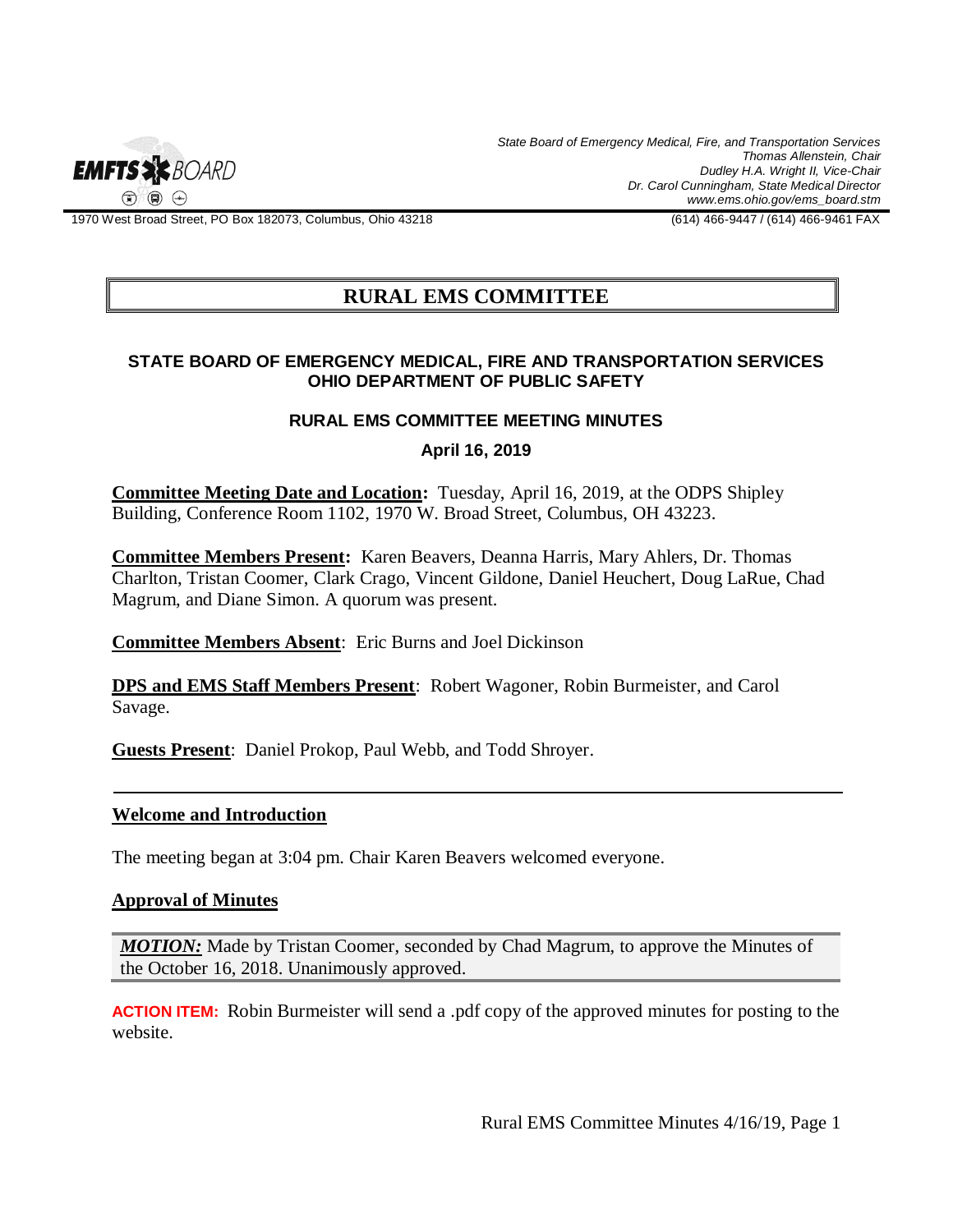## **Open Forum:**

-Karen Beavers informed the committee that a committee chair need not be a board member. She asked if any committee member would be interested in chairing the committee due to multiple program commitments. After discussion, Karen will remain the chair of the committee.

-Guest Todd Shroyer was excused from the room. The committee discussed his application to join it. After discussion, Mr. Shroyer was brought back to the room and informed that Chair Beavers will take his application to join the committee before the 4/17/19 EMFTS Board Meeting for vote. Deanna Harris made a motion, seconded by Tom Charlton, to approve Todd Shroyer's addition to the Rural EMS Committee. Unanimously approved. Mr. Shroyer was invited to rejoin the meeting.

**ACTION ITEM:** Karen Beavers to submit application of Todd Shroyer to EMFTS for approval to join Rural EMS Committee.

-Dr. Charlton brought for discussion creating a map showing where the Rural EMS Committee members reside for ease of reference for area coverage. Tristan Coomer made a motion for Robin Burmeister to create a map showing the location that each committee member resides in. Unanimously approved.

**ACTION ITEM:** Robin Burmeister, support staff, will create a map showing the location of each committee member and provide it to the committee.

#### **Old Business:**

-Dr. Charlton brought for discussion the ad hoc Scope of Practice Committee and the need for additional members from other committees to modernize the scope of practice. After discussion, Dan Heuchert, Mary Ahlers, and Tristan Coomer volunteered to serve on that committee.

**ACTION ITEM:** Karen Beavers will investigate if the Scope of Practice Committee is an ad hoc committee or a workgroup so that the committee knows what parameters it must follow for meetings. She will also provide the names of committee volunteers to the Board. Karen will email the volunteers after the Board meeting.

-A list of fire charters that have high school programs was not yet available. Further discussion was tabled until the June meeting. The committee would like to review why some programs are more successful than others and needs to develop a 'best practices' outline.

**ACTION ITEM:**Follow up with Kris Miller to get a list of programs from EMS Education that offer both EMS and Fire at the high school level for the June 2019 meeting.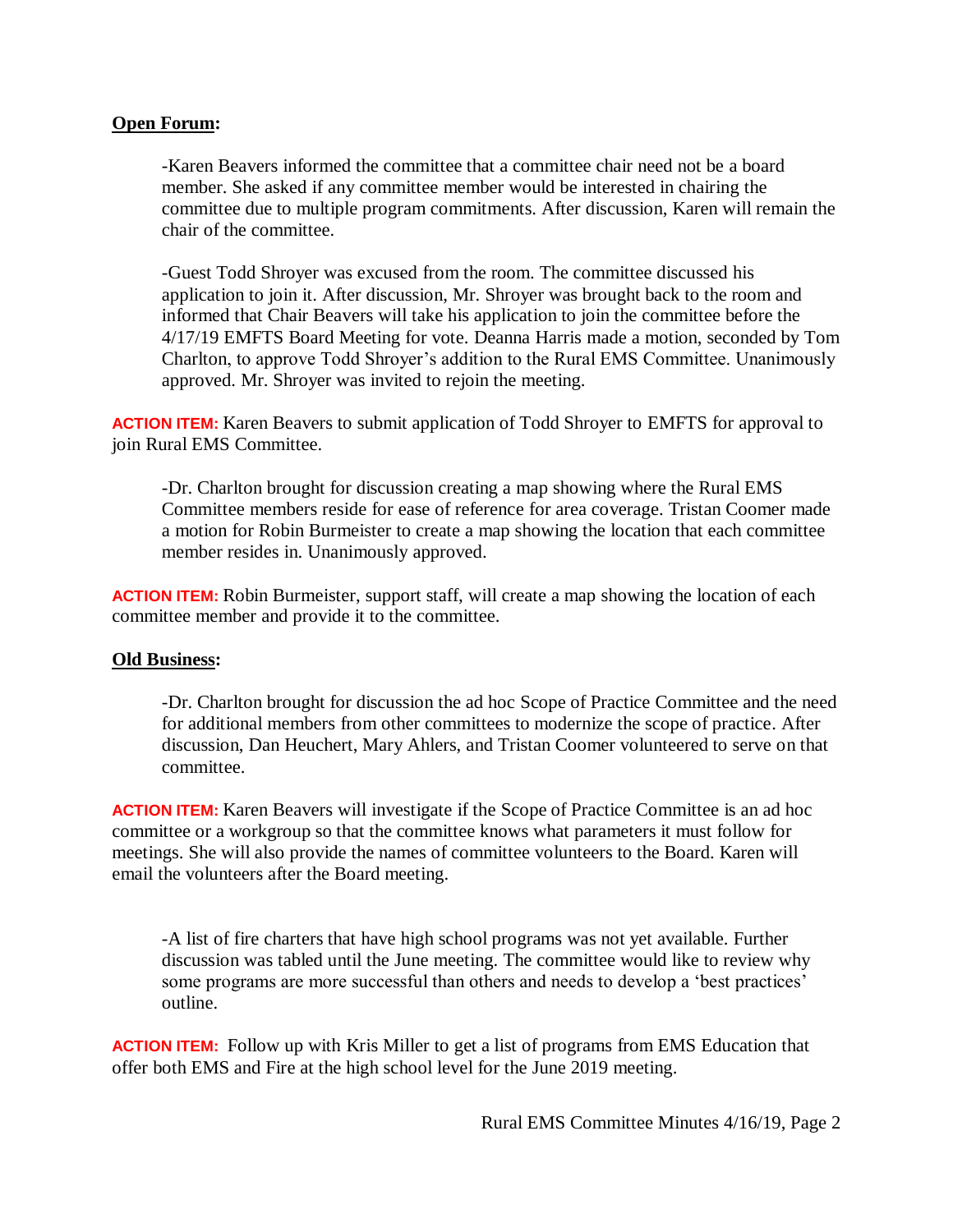-Doug LaRue shared with the committee that Apollo Career Center is starting a fire charter high school program in Fall 2019.

-The committee discussed the continued need for recruitment and retention. Mentor opportunities, family potlucks, ice cream socials, etc., were discussed as ways to keep families engaged.

## **New Business:**

-The Chair brought forth the announcement that the Rural EMS National Conference will be held in Columbus in April 2020. No firm date or location is available to date. The Conference usually has less than 150 attendees. Further discussion was tabled pending receipt of additional information.

-Karen reminded the committee members that a fatigue policy needs to be written.

-Karen Beavers informed the committee that their appointments are for two years. It is required that members attend at least 60 percent of meetings annually.

-The Chair noted that the EMS-C needs an ASEP member to join, preferably from the Toledo-Lima regions. Doug LaRue will reach out to members in his area for interest.

-The Chair reported that, on the CHDS website, there is a series of three K-12 school shooting podcasts that the committee may want to watch and share with squad members.

-On the PSTC, the Rescue Taskforce training module (#WBT906) is now available and must be complete by all EMS certified responders by their next renewal cycle. While a group can review the program, the actual training module must be done individually so that they can take the quiz and obtain a certificate upon completion.

-For data needs, the Chair and Rob Wagoner asked that options in EMSIRS be turned on so that the System Development Committee can obtain information. Vince Gildone shared that sites review their EMSIRS transport data options and turn on the 'optional fields' so that all information will be available for the state for future needs.

-The committee discussed a new campaign for up to a \$600 credit for volunteers that is slowly gaining some traction. Refer to Federal level house bill HR1241. A Senate companion bill might also be on the horizon.

-Discussion took place about the Scouts of America Explorers program. <https://www.exploring.org/> There are scholarship opportunities listed. Charters need to apply to be an Explorer Post. A conference is being held in July in Athens, Ohio. Vince Gildone shared that the Geneva Charter has a successful Explorer program in place. Karen Beavers encouraged the committee to reach out and inquire what makes a program